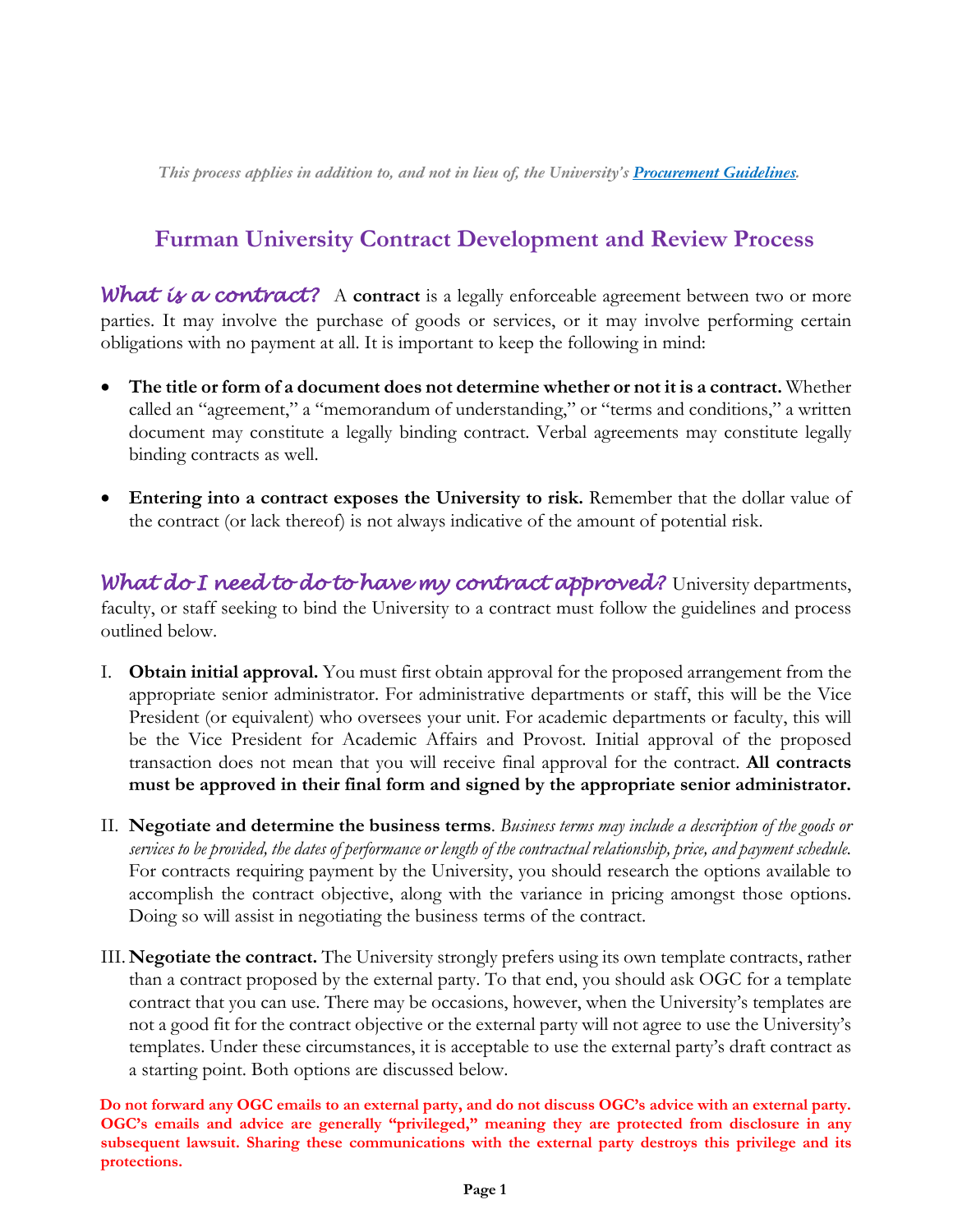#### **A. Using a University template contract.**

- 1. Read the entire template contract.
- 2. **Insert the business terms into the editable portion of the template contract.** OGC is happy to assist you in this process. Taking time to draft the business terms will ensure that you have a clear picture of (1) the objectives you want to accomplish through the contract and (2) what you (and the University) are obligated to do. You are responsible for confirming that the contract accurately and fully represents your understanding of the business arrangement.
- 3. If you want to make changes to the portion of the template contract that is not editable, please contact OGC.
- 4. Send the external party the draft template contract, which includes the business terms you inserted.
- 5. **Any changes by the external party to the noneditable provisions of the template contract must be reviewed by OGC.** When you send the revisions to OGC, you should indicate that the proposed transaction has received initial approval from the appropriate senior administrator.

### **B. Using an external party's proposed contract.**

- 1. Read the entire contract and make any necessary changes to the business terms. You are responsible for confirming that the contract accurately and fully represents your understanding of the business arrangement.
- 2. Determine whether additional review and approval is required by consulting the table below. If additional review and approval is required, submit the contract for such review and approval as set forth in the table. If no additional review and approval is required, proceed to Step IV and submit the contract for final review and signature.

**Do not forward any OGC emails to an external party, and do not discuss OGC's advice with an external party. OGC's emails and advice are generally "privileged," meaning they are protected from disclosure in any subsequent lawsuit. Sharing these communications with the external party destroys this privilege and its protections.**

### **Benefits of University Templates**

**Lower Risk.** Most importantly, the University's template contracts contain language intended to protect the University from excess legal exposure.

**Fairer Terms.** External parties often send a form contract that disproportionately shifts legal risk to the University.

**Efficiency.** As a general rule, you should allow a minimum of 3-4 weeks for OGC's review of a non-template contract. Using the University's template contracts will reduce — and potentially eliminate altogether — this period of review.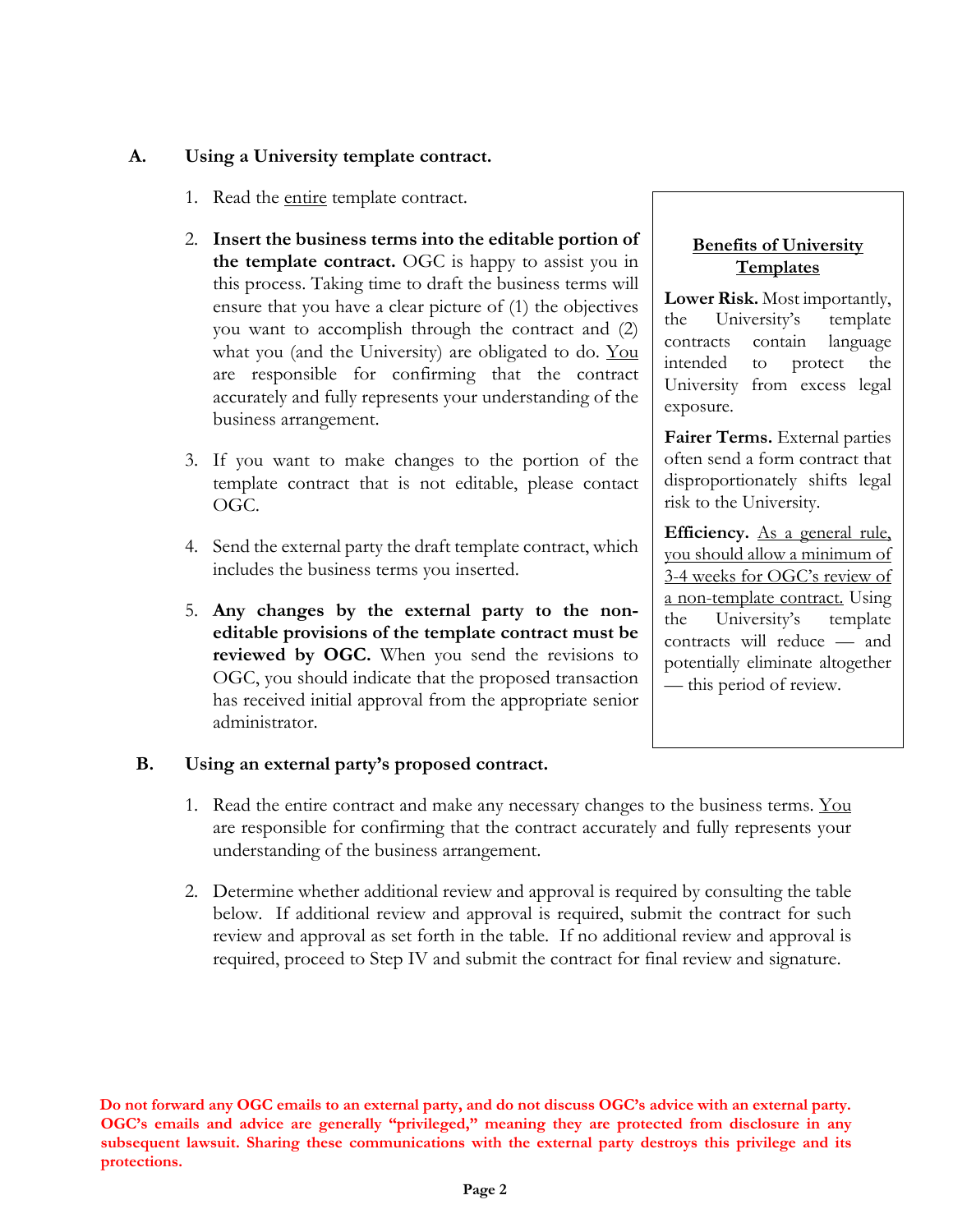### **No Further Approval Required**

*If the contract meets all of the following criteria, no additional approval is needed, and you may negotiate the contract with the external party. After you and the external party have approved the contract, you may proceed to Step IV and submit the contract for final approval and signature.*

All of the following conditions must be met:

- The value of the contract is less than \$25,000 (*i.e.*, neither party is paying the other \$25,000 or more)
- The contract is not related to any of the following:
	- o Information Technology (IT)
	- o Major construction or architecture
	- o Grants and/or research
	- o Marketing and/or communications
	- o Entertainment
- The contract does not contain any language relating to:
	- o Insurance requirements
	- o Indemnification
	- o Limitation of liability
	- o Intellectual property (IP)
	- o Receiving or transferring data
	- o Compliance with laws

NOTE: If the contract is a renewal and the terms have not changed, please and the return have the end the send the Live as much when you send the view, as contract we special and society. significantly expedited.

## **Further Approval Required**

*If the contract requires further approval and review as set forth in the column on the left, you must seek such review and approval as set forth below before proceeding to Step IV and submitting the contract for final approval and signature.*

### **Special Review and Approval**

Certain contracts require special review and approval before being submitted to OGC for legal review, as follows:

- IT-related contracts Chief Information Officer
- Contracts imposing insurance requirements on either party – Director of Risk Management
- Major construction and architectural contracts AVP for Facilities Services
- Entertainment contracts the [Facility Operator](https://catalog.furman.edu/content.php?catoid=13&navoid=604#space)
- Contracts related to grants and research Director of Grants and Research Administration
- Contracts related to marketing and communications Vice President for University Communications

### **OGC Review and Approval**

After obtaining specialist review and approval as set forth above, if applicable, submit your contract to OGC for review and approval. When you send the revisions to OGC, you should indicate that the proposed transaction has received initial approval from the appropriate senior administrator.

#### **Allow a minimum of 3-4 weeks for this process, during which OGC may contact you with questions or return the draft to you with comments that require your response.**

OGC will email you any revisions in "redline" and "clean" format and ask you to return the revisions to the external party for review. **Do not forward any OGC emails to an external party, and do not discuss OGC's advice with an external party.**

Notify OGC once you receive a response from the external party. You should indicate any revisions the external party has rejected. Note that some rejected revisions may require further approval by the appropriate senior administrator. It is not uncommon to go through several rounds of negotiation with an external party.

**Do not forward any OGC emails to an external party, and do not discuss OGC's advice with an external party. OGC's emails and advice are generally "privileged," meaning they are protected from disclosure in any subsequent lawsuit. Sharing these communications with the external party destroys this privilege and its protections.**